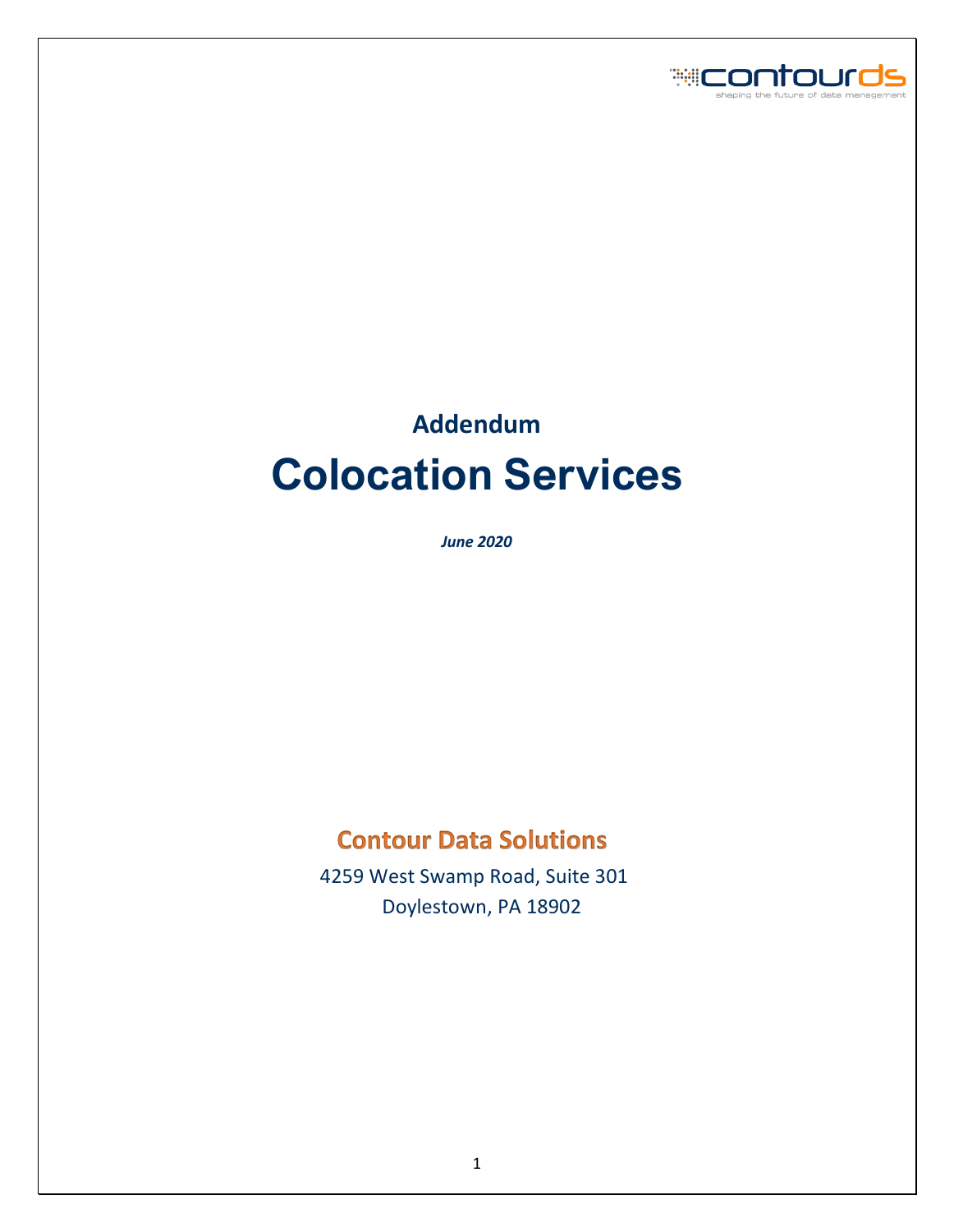

This Colocation Services Addendum (this "Addendum") is subject to and part of the Contour Master Cloud and Managed Services Agreement (the "Agreement") between Contour Data Solutions LLC ("Contour") and Customer. Any capitalized terms that are not defined in this Addendum shall have the meanings set forth in the Agreement.

# **1. Description of Services**

**a.** *As further provided herein, Contour will provide Customer with access to certain colocation space, power, and connectivity within the Contour Data Center, as further set forth in one or more Service Orders ("Colocation Services"). Customer will use the Colocation Services in connection with hardware that it owns or leases for its benefit and will not make available or provide the Colocation Services for the benefit of any third party. The colocation space set forth in the applicable Service Order is referred to in this Addendum as the "Customer's Environment." The power set forth in the applicable Service Order is referred to in this Addendum as the "Power." The connectivity specified within the applicable Service Order is referred to in this Addendum as the "Connectivity."*

# **2. Contour Responsibilities**

# **a. Hardware and Software**

- (1) Contour is responsible for supplying one (1) cabinet in Customer's Environment.
- (2) Contour is responsible for supplying any and all hardware and software specified in the applicable Service Order ("Contour-Provided Systems"). Contour shall configure the Contour-Provided Systems and notify Customer (email sufficing) that such Contour-Provided Systems are ready for production use, as defined in the applicable Service Order or as otherwise agreed upon by Customer and Contour in writing. Contour certifies that it has all rights necessary for it to provide Customer with the Contour-Provided Systems, provided that Customer only uses such systems in accordance with the Agreement, this Addendum, and the Contour Acceptable Use Policy, available at [http://www.contourds.com/uploads/9/4/8/4/94848646/aup.pdf.](http://www.contourds.com/uploads/9/4/8/4/94848646/aup.pdf)

# **b. Internet**

(1) As specified in a Service Order, Contour will provide Customer with Connectivity (measured in megabits per second ("Mbps")), redundant providers ("Committed Bandwidth"), and burstable capacity for the Customer's Environment. Bandwidth utilization measurements (measured in Mbps) are taken once every minute on Customer's inbound and outbound traffic at the border router for Customer's Environment and recorded over a one calendar month period. The aggregate inbound and outbound traffic volumes are compared, and the lesser of the two is discarded (the greater of the two is the "Monthly Traffic Flow"). The top five percent (5%) of measurements of the Monthly Traffic Flow are then discarded, leaving ninety-five percent (95%) of the Monthly Traffic Flow remaining. The next highest measurement becomes the billable utilization for the entire month (the "Actual Utilization"). If the Actual Utilization exceeds the Committed Bandwidth, Contour will bill Customer the difference at the base commit rate per Mbps (calculated by dividing the Committed Bandwidth by the fee paid for it). If the Customer consistently (*i.e.*, exceeds its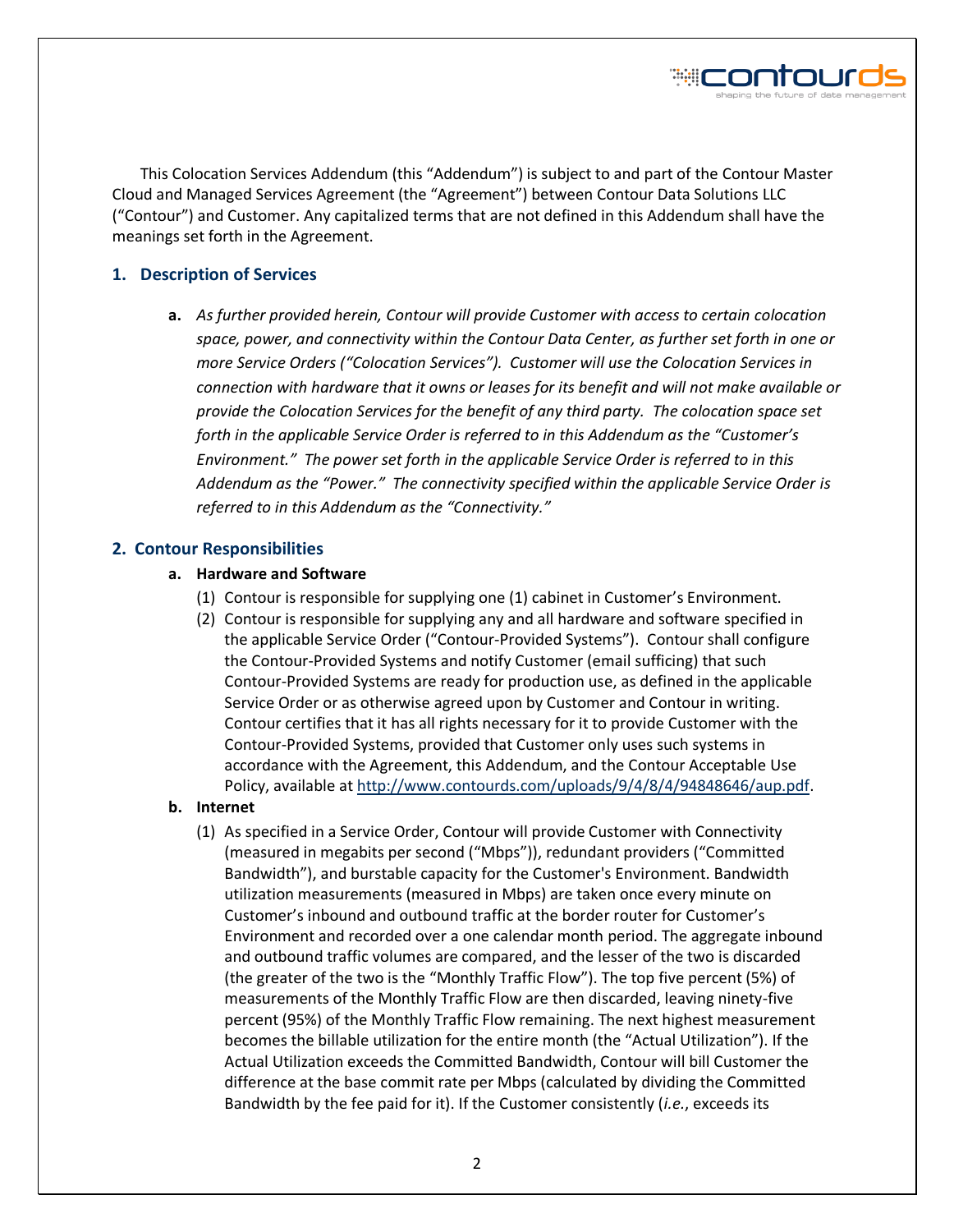

Committed Bandwidth, then, upon Contour's reasonable request, the parties shall negotiate and reach mutual agreement on a new Committed Bandwidth.

(2) If specified in a Service Order, Customer will initially be provided with a "/28" block of Internet protocol ("IP") address/licenses, for its use pursuant to the Agreement. Subject to the terms of this Addendum, Contour may provision additional IP addresses for use by Customer. Additionally, Contour may, in its reasonable discretion, withdraw IP addresses from Customer if they are underutilized, or as otherwise necessary to efficiently operate its network.

# **3. Security**

**a.** Contour will maintain, at the Contour Data Center, reasonable security systems, including video monitoring systems, mantraps, card-key systems, biometric systems, and a 24x7 team of security officers.

#### **4. Environmental Controls**

**a.** Contour will maintain, within the Contour Data Center, cooling systems and fire suppression systems consistent with the standard practices of Contour's industry.

# **5. Administrative Services and Tools**

**a.** Contour will provide the Colocation Services to Customer as described below and in the applicable Service Order. The Colocation Services may include one or more of the following, each as further specified in the applicable Service Order.

#### **6. Colocation and Colocation Services**

**a.** Hosting and administration services for Contour-provided web sites, Internet-based applications, remote storage, and other hosted services and applications, and facilities, "ping, power and pipe" and other hosting facilities and services customary in Contour's industry.

#### **7. Monitoring and Management**

**a.** Infrastructure, services, and tools that enable Customer to monitor and manage the assets identified in an applicable Service Order. Customer may access reports and other pertinent information through a web-based interface ("Customer Portal").

#### **8. Other Contour-Provided Resources**

- **a.** Customer acknowledges and agrees that the resources used by Contour to provide Colocation Services are not dedicated or exclusive to the Customer and may be used by Contour to provide services to other customers.
- **b.** Contour retains all right, title, and interest to all Resources (as defined below). Customer may not pledge or grant a security interest in any Resource, or otherwise use any Resource as collateral with respect to any lease, land, or other financial relationship.
- **c.** Contour will provide Customer with access to Contour personnel as reasonably necessary to answer Customer's questions regarding the Colocation Services.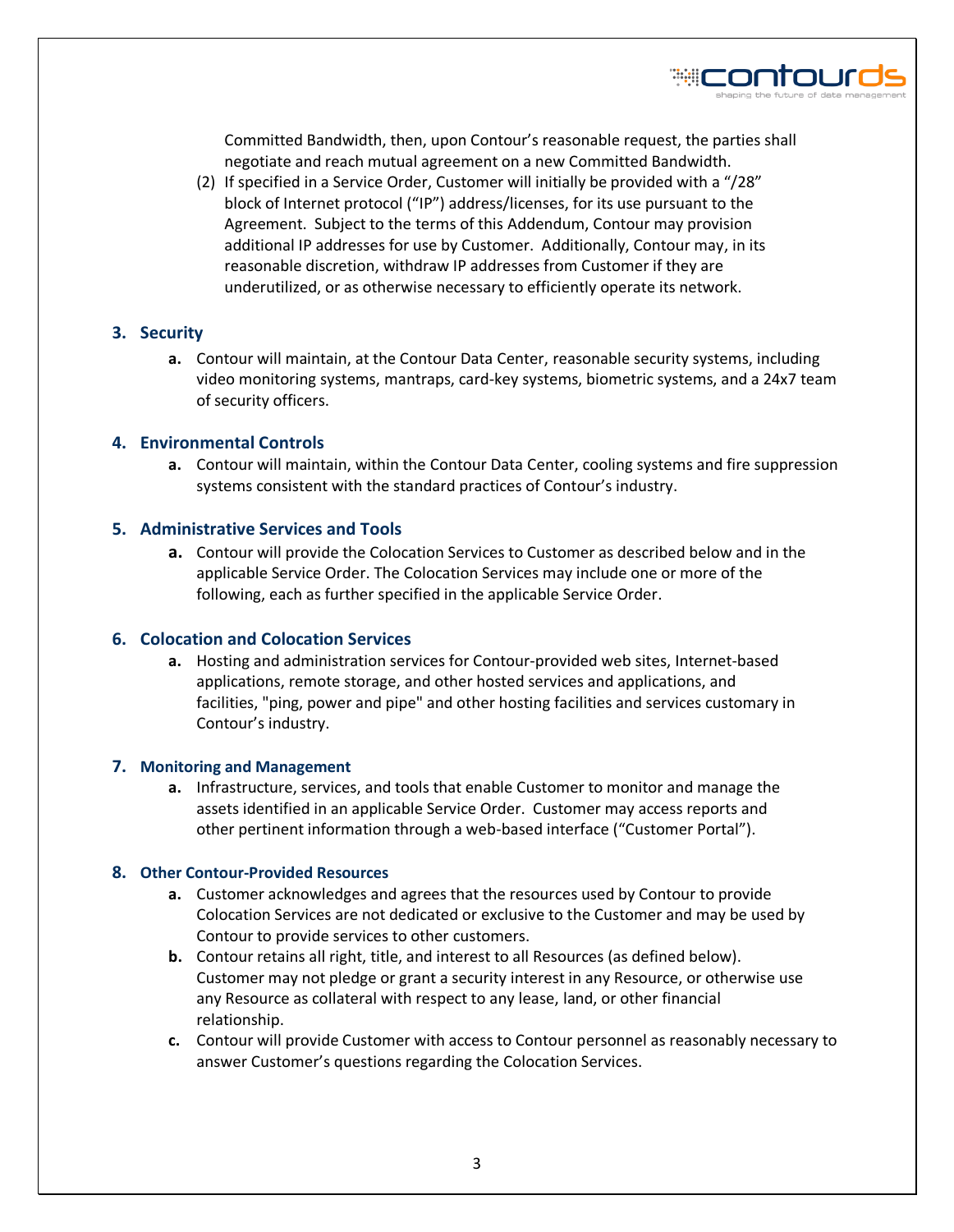

- **d.** Contour will diagram and review with Customer the network connections within Customer's Environment to equipment utilized or provided by Customer within Customer's Environment.
- **e.** Contour will provide Customer with a primary leg of power to Customer's Environment.
- **f.** Contour will provide Customer with a secondary leg of power to Customer's Environment.
- **g.** Contour will provide Customer with access to the number of network switch ports and cabinets, as provided in the applicable Service Order.
- **h.** Contour will install and maintain cross connections between Customer's equipment within the Contour Data Center, as provided in the applicable Service Order.
- **i.** Contour will provide, subject to the terms of this Addendum, a block of IP addresses, as provided in the applicable Service Order.

# **9. Customer Obligations**

- **a.** Customer shall provide (i) personnel contact information to assist Contour in its provision of ongoing support, (ii) such information and assistance as is reasonably requested by Contour for Contour to provide the Colocation Services.
- **b.** A & B Legs of Power. Contour highly recommends that its customers purchase and use two A legs and B legs of power to provide redundant power to all equipment within the Contour Data Center. Customers should utilize no more than 40% of a given leg's capacity, allowing Customer to remain fully powered during a fail over of the leg during maintenance or downtime. During electrical equipment maintenance or upgrade windows, or if Contour experiences a hardware failure in either leg of power, Contour will not be responsible for downtime related to equipment that is not connected to two A legs and two B legs of redundant power, using no more than 40% of each given leg's capacity (the "Recommended Power Capacity"). The service levels in this Addendum are only applicable to equipment that is connected to power sources meeting the Recommended Power Capacity.

# **10. Terms and Conditions**

**a.** "Resources" means the hardware, software, policies, and other resources that are required to be provided by Contour, as identified in the applicable Service Order. Unless expressly stated otherwise in the Service Order, Contour retains ownership of all rights, title, and interest in and to the Resources, and Customer retains ownership of all rights, title, and interest in and to the hardware, software, policies, and other resources that it provides. In the case of Resources that are third-party software, "provided by Contour" means that Contour either: (1) Contour receives a license directly from the third party and is authorized to sublicense such license to Customer for Customer's use; or (2) Contour arranges for Customer to directly receive a license to such software from such third party. If the Service Order indicates that certain resources are to be provided by Customer ("Customer-Provided Resources"), then Customer shall provide such resources to Contour for purposes of the Colocation Services. Contour is not responsible for failure of the Colocation Services, to the extent caused by the Customer-Provided Resources or Customer's failure to provide the Customer-Provided Resources. Contour has no obligation and no liability whatsoever for Customer-Provided Resources. Unless otherwise stated in the applicable Service Order, Customer shall be solely responsible for maintenance of all resources not owned or provided by Contour, including Customer-Provided Resources. Contour expressly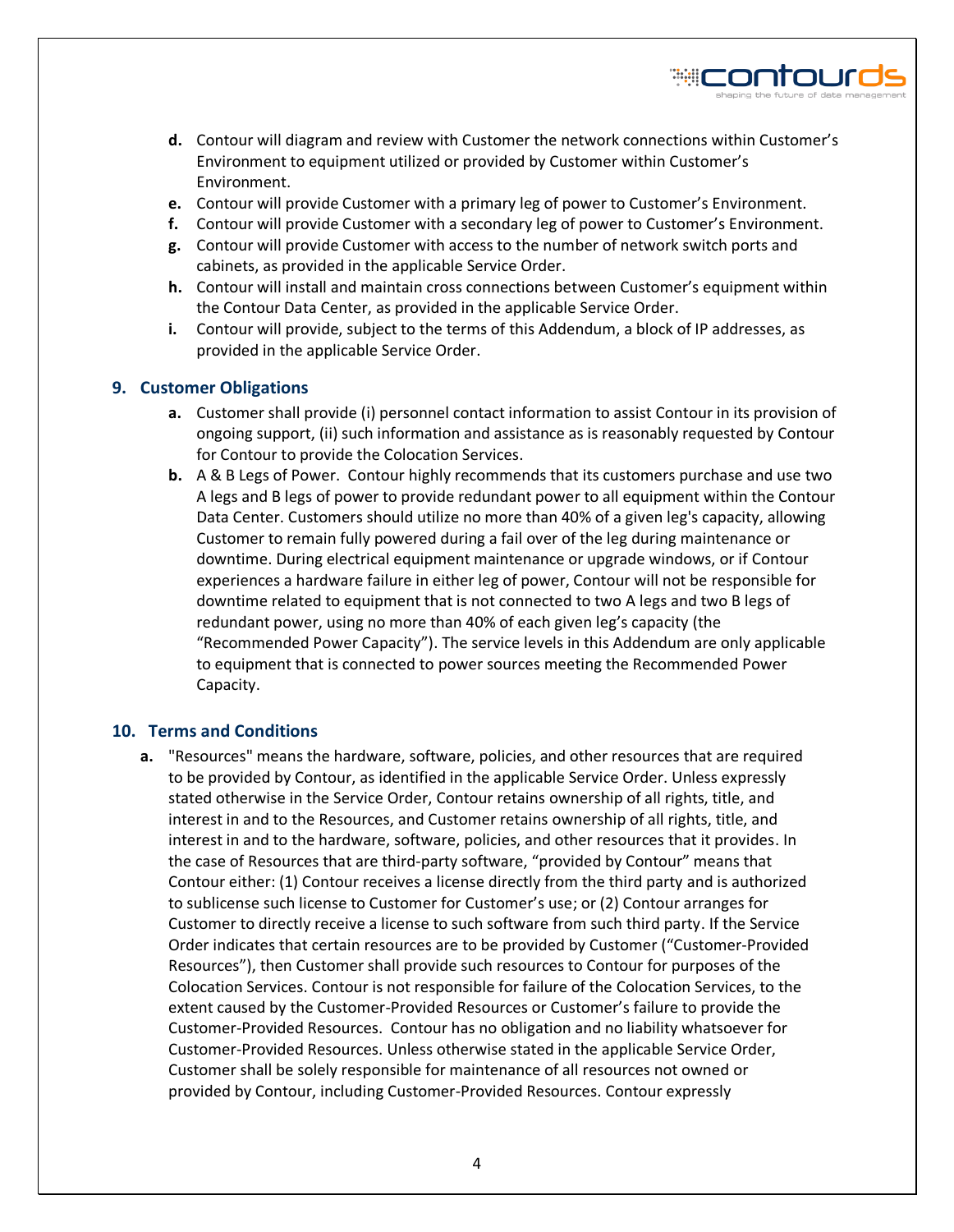

acknowledges and agrees that Customer retains title to all Customer-Provided Resources and that Contour may not pledge or grant a security interest in the Customer-Provided Resources, or otherwise use the Customer-Provided Resources as collateral with respect to any lease, and or other financial relationship. It is understood by the parties that the level of Colocation Services is based on the assumptions and estimates stated in each Service Order. If actual storage, processor utilization, bandwidth, or other circumstances are not within such assumptions and estimates, then additional or changed Resources may be required and an amended Service Order may be required, which may result in additional fees.

- **b.** *Contour reserves the right to request justification for provisioning requests by Customer for Resources and IP addresses. In determining whether to provide additional Resources or IP addresses, Contour may consider, without limitation:*
	- (1) The products and services Customer provides.
	- (2) The number of IP addresses Customer is currently using.
	- (3) The number of new hosts Customer will be adding in the following 12 months.
- **c.** Additionally, when requesting additional IP addresses, Customer shall provide a numbering topology and accounting for the IP addresses then in use by Customer. For purposes of clarification, Contour has no obligation to provide Resources or IP addresses, other than those set forth in the applicable Service Order
- **d.** If and to the extent that an applicable Service Order attributes or assigns any responsibility, task, deliverable or obligation to Customer or a third party, then Customer or such third party shall be responsible for such responsibility, task, deliverable or obligation, not Contour. Contour shall be relived of any performance obligations in this Addendum to the extent that performance is negatively impacted by Customer's or such third party's acts or omissions.
- **e.** Each party shall make promptly available to the other such information, assistance and cooperation as such other party may reasonably request in performing its obligations under this Addendum.
- **f.** Customer acknowledges that this is a services agreement, not a lease of real or tangible property.
- **g.** To the extent that the Resources include third-party software, such third-party software will be operated and used by Contour to enable and facilitate the performance of Colocation Services. Contour makes no specific warranties as to such third-party software.
- **h.** Contour shall be responsible for maintenance of its facilities and infrastructure at the Contour Data Center, and Customer shall reasonably cooperate therewith. All decisions concerning maintenance window notifications that impact Customer shall be made in coordination with Customer.
- **i.** The service levels in Section 11 below are Customer's sole and exclusive remedies, and Contour's sole liability, for issues relating to the performance of Colocation Services.
- **j.** Any support by Contour of Customer pursuant to this Addendum shall be described in the applicable Service Order and shall be considered Colocation Services.

# **11. Service Level Agreement**

# **a. Service Level Agreement**

(1) This Service Level Agreement ("SLA") describes the performance and availability of the Power and Connectivity to Customer's Environment. Through built-in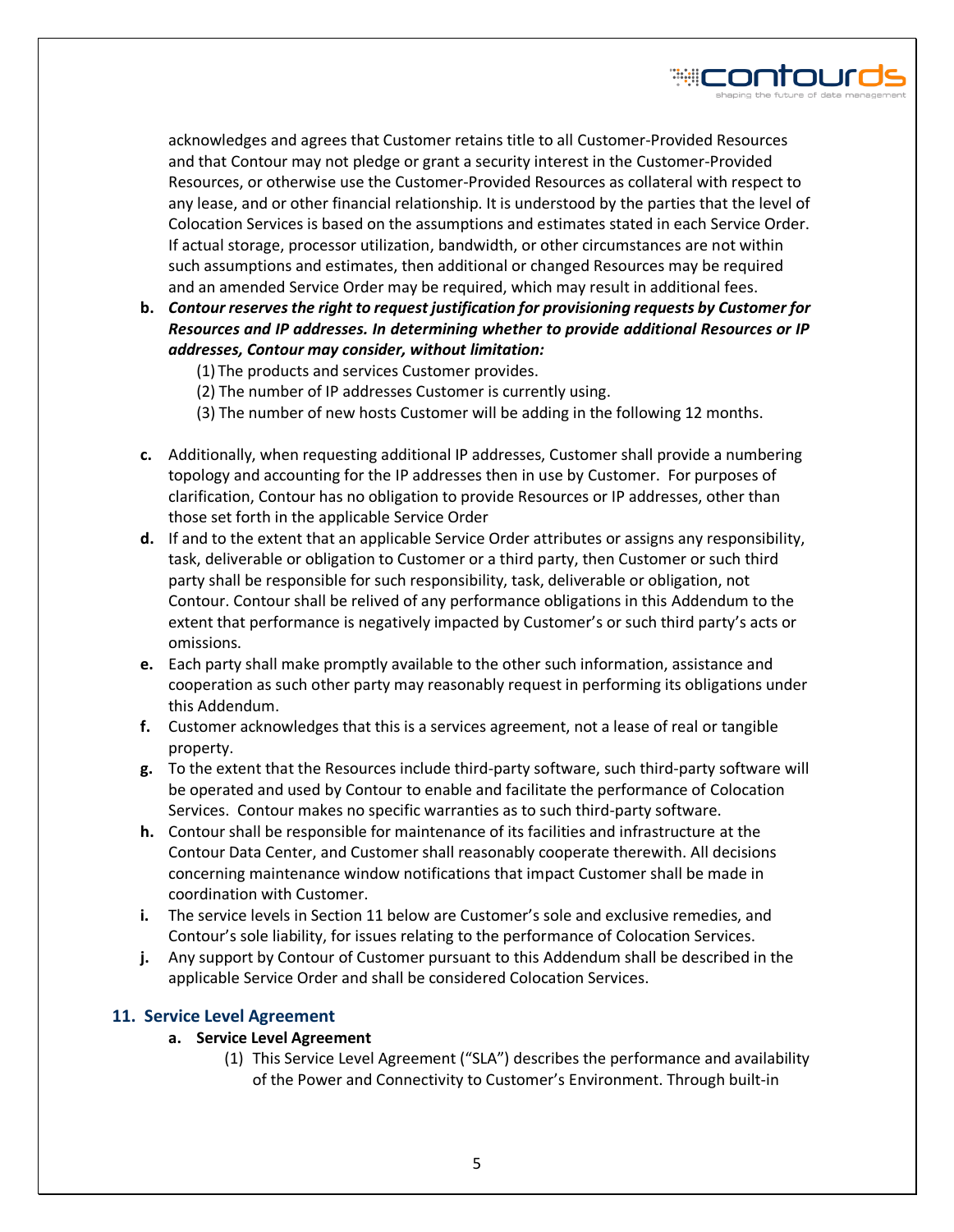

redundancy and proactive monitoring, Contour strives to achieve 99.99% Availability (as defined below).

- (2) "Available" or "Availability" means the time (in minutes) that the system being measured, the Power or Connectivity, as applicable, is up, running, and operationally functional. "Excluded Downtime" means the time (in minutes) that the system being measured is not Available, to the extent caused by:
	- **(i)** Customer-provided hardware, software, or other equipment not provided by or certified by Contour.
	- **(ii)** Customer-provided or Customer-leased local area networks or ISP connections.
	- **(iii)** Modifications made by Customer without Contour's prior written approval.
	- **(iv)** Use of the system by Customer, its employees, agents, or contractors, in ways not authorized by this Addendum.
	- **(v)** Maintenance Downtime, as defined below.
	- **(vi)** Customer's failure to use Recommended Power Capacity or sufficient, redundant Internet Connectivity.
	- **(vii)** A Force Majeure Event as provided by the Agreement
	- **(viii)** Any other system outside of Contour's control. "Maintenance Downtime" means scheduled repairs, maintenance, upgrades, or deployments related to Contour's equipment, network, or facility, and other events agreed upon in advance by Contour and Customer. "Total Minutes" shall mean the number of minutes in the applicable calendar month.
- (3) "Percent Available" will be calculated as follows: ((Availability / (Total Minutes Excluded Downtime)) x 100).
- **b.** In a calendar month where Contour fails to meet any expressly stated service level commitment in this Section 11, Customer will give Contour written notice thereof no later than ten (10) business days after the end of such calendar month. Contour will investigate such failure promptly after its receipt of notice. If confirmed (in Contour's good faith and reasonable discretion), then Contour will apply a credit of 5% of the fees paid by Customer to Contour for the Colocation Services for such month to Customer's next invoice.

#### **12. Reporting Problems**

- **a.** If Customer encounters a problem that requires the assistance of a Contour engineer, Customer must contact Contour's Network Operations Center ("NOC"). The NOC is available 24 hours a day, 7 days a week, and 365 days a year. The analyst that takes the call will create a help desk ticket for the issue and, if applicable to the problem, contact the appropriate Customer staff in accordance with standard operating procedures. Customer can also create a ticket through the Contour Salesforce Portal.
- **b.** The Customer can contact Contour Command Center by:

**Phone: 484-679-2324**

**Email: help@contourds.com**

**Use the Contour Help Desk web interface to open a request**